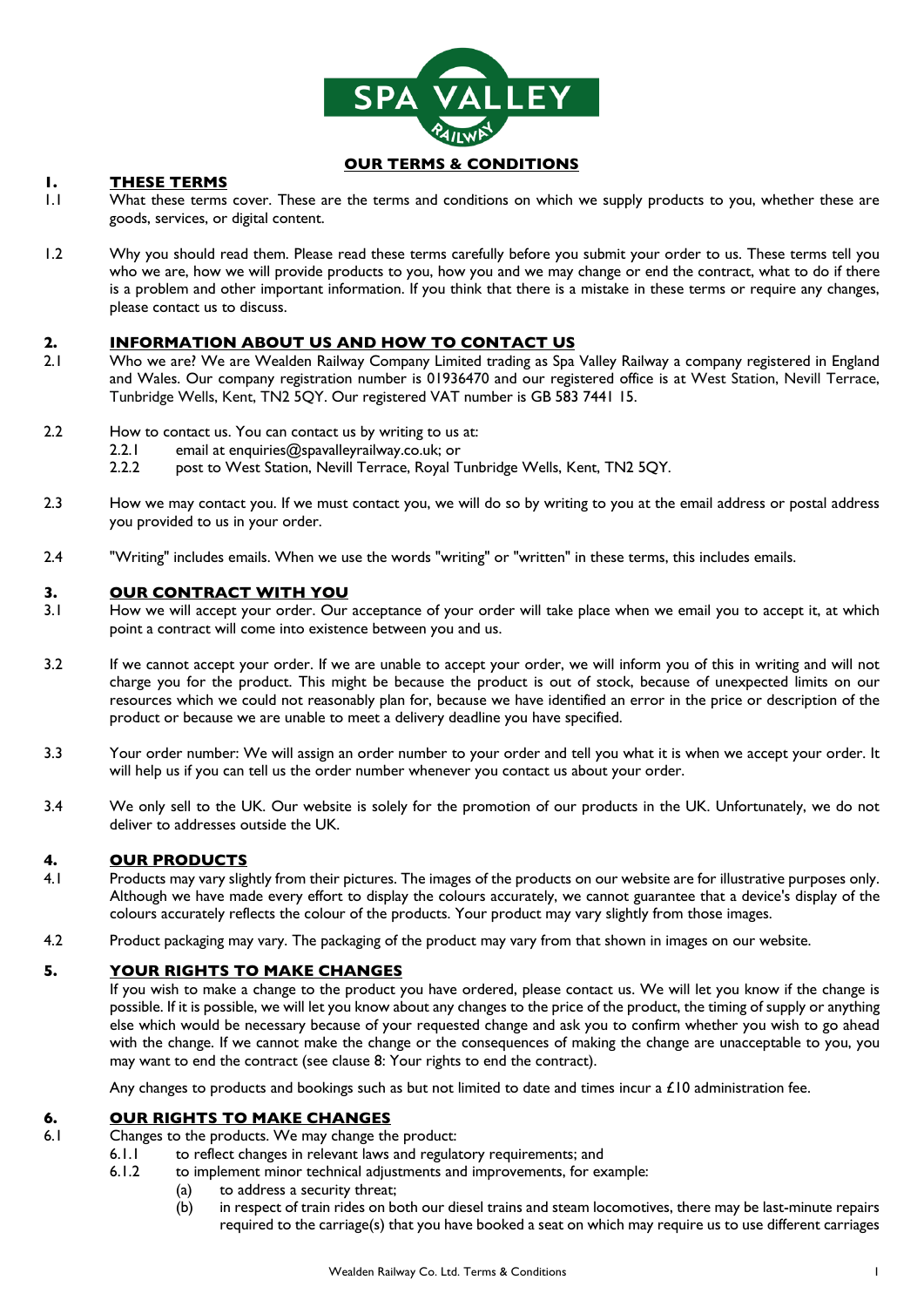meaning that you may have to be allocated a different seat to the one that you selected when booking your ticket(s);

- (c) in respect of our dining train experiences, our suppliers may have not been able to deliver the advertised product to us before your train experience and we will have to use an alternate/product instead;
- (d) in respect of our dining experiences, we may have to change items on the menu at the last minute if we have experienced any issues and/or difficulties receiving any of these items from our suppliers; and
- (e) in the event that one of our steam locomotives is unavailable and/or requires last-minute repairs and is unable to operate, we will arrange for a diesel operated train to pull the carriages for your train ride and/or experience event, which will mean that the only change to your trip and/or experience is the type of engine pulling the carriages but, in all other respects, your trip and/or experience will remain the same.
- (f) These changes will only have a minor effect on your use and enjoyment of the product.
- 6.2 More significant changes to the products and these terms. In addition, as we informed you in the description of the product on our website, we may make the following changes to the product, but if we do so we will notify you and you may then contact us to end the contract before the changes take effect and receive a refund for any products paid for but not received:
	- 6.2.1 in the event that one of our trains breaks down and/or requires last-minute repairs and is unable to operate, we will inform you of this as soon as possible to let you know of either:
		- (a) alternative dates and times to reschedule your train experience; or
		- (b) give you the option to end the contract and receive a refund.
- 6.3 Updates to digital content. We may update or require you to update digital content, provided that the digital content shall always match the description of it that we provided to you before you bought it.

# **7. PROVIDING THE PRODUCTS**<br>7 **I** Delivery costs. The costs of delivery w

- Delivery costs. The costs of delivery will be as displayed to you on our website.
- 7.2 When we will provide the products.
	- 7.2.1 If the products are goods. If the products are goods, we will deliver them to you as soon as reasonably possible and in any event within 30 days after the day on which we accept your order.
	- 7.2.2 If the products are one-off services. We will begin the services on the date set out in the order. The completion date for the services is as told to you during the order process.
	- 7.2.3 If the product is a one-off purchase of digital content. We will make the digital content available for download by you as soon as we accept your order.
	- 7.2.4 If the products are ongoing services or a subscription to receive goods. We will supply the services, goods or digital content to you until either the services are completed or the subscription expires (if applicable) or you end the contract as described in clause 8 or we end the contract by written notice to you as described in clause 10.
- 7.3 We are not responsible for delays outside our control. If our supply of the products is delayed by an event outside our control, then we will contact you as soon as possible to let you know and we will take steps to minimise the effect of the delay. Provided we do this we will not be liable for delays caused by the event, but if there is a risk of substantial delay you may contact us to end the contract and receive a refund for any products you have paid for but not received.
- 7.4 If you are not at home when the product is delivered. If no one is available at your address to take delivery and the products cannot be posted through your letterbox, we will leave you a note informing you of how to rearrange delivery or collect the products from a local depot.
- 7.5 If you do not re-arrange delivery. If you do not collect the products from us as arranged or if, after a failed delivery to you, you do not re-arrange delivery or collect them from a delivery depot we will contact you for further instructions and may charge you for storage costs and any further delivery costs. If, despite our reasonable efforts, we are unable to contact you or re-arrange delivery or collection we may end the contract and clause 10.2 will apply.
- 7.6 When you become responsible for the goods. A product which is goods will be your responsibility from the time we deliver the product to the address you gave us.
- 7.7 When you own goods. You own a product which is goods once we have received payment in full.
- 7.8 What will happen if you do not give required information to us. We may need certain information from you so that we can supply the products to you, for example:
	- 7.8.1 as part of our standard booking process for train events and other special events, we will require the usual information of your name, email address, home address and telephone number;
	- 7.8.2 any dietary and/or allergens requirements that you may have in respect of any of our products that offer food and/or drink options;
	- 7.8.3 verification of your age in respect of any of our products that involve either the sale or serving of alcohol;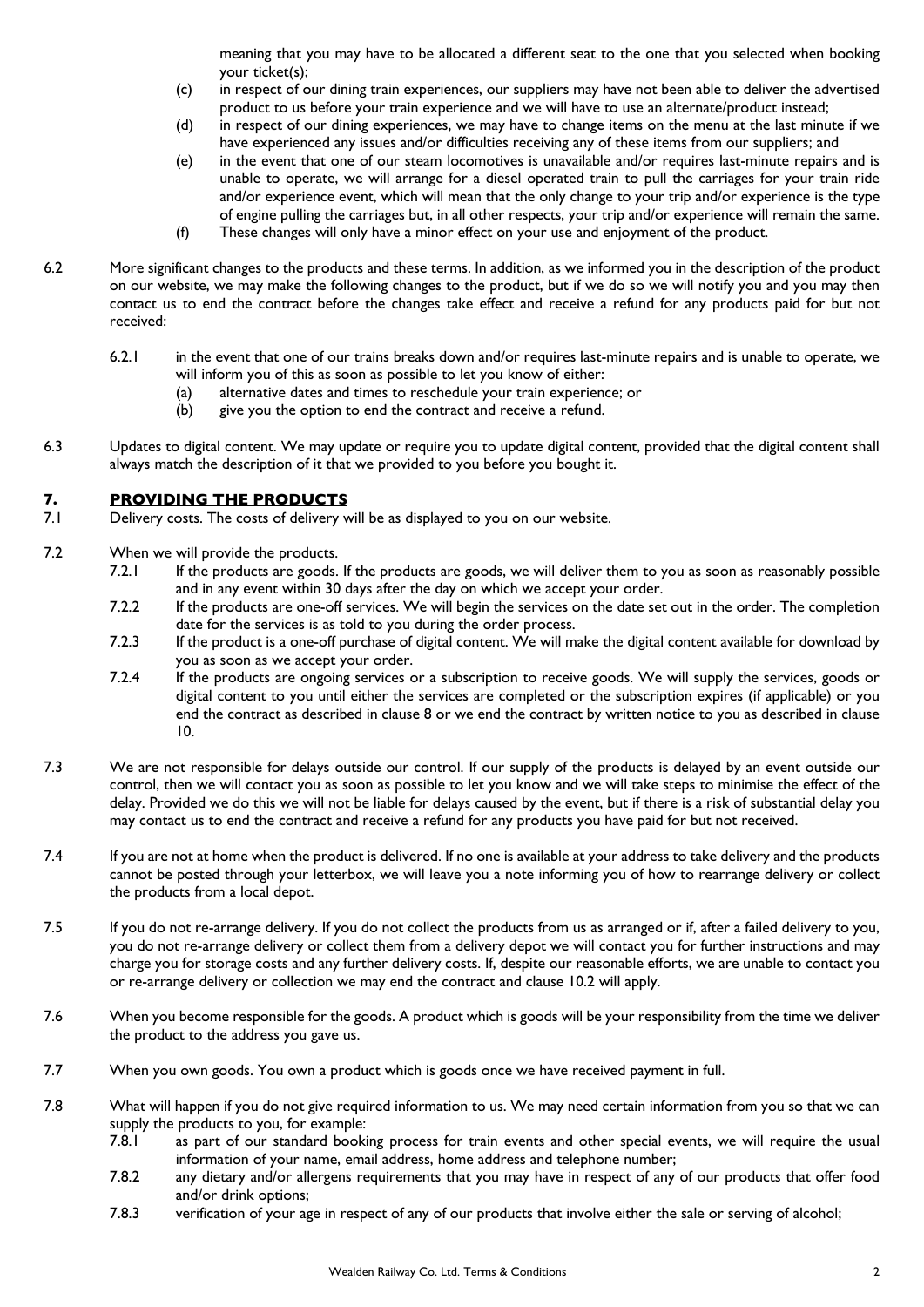7.8.4 whilst not a mandatory requirement, if you are booking a place for a child and would like the child to receive a gift (as part of the experience) that is age-specific and/or traditionally associated with a specific gender, you can inform us of how old the child is and/or their gender so that an appropriate gift can be given.

If so, this will have been stated in the description of the products on our website. We will contact you in writing to ask for this information. If you do not give us this information within a reasonable time of us asking for it, or if you give us incomplete or incorrect information, we may either end the contract (and clause 10.2 will apply) or make an additional charge of a reasonable sum to compensate us for any extra work that is required as a result. We will not be responsible for supplying the products late or not supplying any part of them if this is caused by you not giving us the information, we need within a reasonable time of us asking for it.

- 7.9 Reasons we may suspend the supply of products to you. We may have to suspend the supply of a product to:
	- 7.9.1 deal with technical problems or make minor technical changes;
	- 7.9.2 update the product to reflect changes in relevant laws and regulatory requirements;<br>7.9.3 make changes to the product as requested by you or notified by us to you (see claus
	- make changes to the product as requested by you or notified by us to you (see clause 6).
- 7.10 Your rights if we suspend the supply of products. We will contact you in advance to tell you we will be suspending supply of the product unless the problem is urgent or an emergency. If we have to suspend the product, we will adjust the price so that you do not pay for products while they are suspended. You may contact us to end the contract for a product if we suspend it, or tell you we are going to suspend it, in each case for a period of more than 21 days and we will refund any sums you have paid in advance for the product in respect of the period after you end the contract.
- 7.11 We may also suspend supply of the products if you do not pay. If you do not pay us for the products when you are supposed to (see clause 12.4) and you still do not make payment within 14 days of us reminding you that payment is due, we may suspend supply of the products until you have paid us the outstanding amounts. We will contact you to tell you we are suspending supply of the products. We will not suspend the products where you dispute the unpaid invoice (see clause 12.6). We will not charge you for the products during the period for which they are suspended. As well as suspending the products we can also charge you interest on your overdue payments (see clause 12.5).

## **8. YOUR RIGHTS TO END THE CONTRACT**

- 8.1 You can always end your contract with us. Your rights when you end the contract will depend on what you have bought, whether there is anything wrong with it, how we are performing and when you decide to end the contract:
	- 8.1.1 If what you have bought is faulty or misdescribed you may have a legal right to end the contract (or to get the product repaired or replaced or a service re-performed or to get some or all of your money back), see clause 11;
	- 8.1.2 If you want to end the contract because of something we have done or have told you we are going to do, see clause 8.2;
	- 8.1.3 If you have just changed your mind about the product, see clause 8.3. You may be able to get a refund if you are within the cooling-off period, but this may be subject to deductions, and you will have to pay the costs of return of any goods;
	- 8.1.4 In all other cases (if we are not at fault and there is no right to change your mind), see clause 8.6.
- 8.2 Ending the contract because of something we have done or are going to do. If you are ending a contract for a reason set out at 8.2.1 to 8.2.5 below, the contract will end immediately, and we will refund you in full for any products which have not been provided and you may also be entitled to compensation. The reasons are:
	- 8.2.1 we have told you about an upcoming change to the product or these terms which you do not agree to (see clause (a));
	- 8.2.2 we have told you about an error in the price or description of the product you have ordered, and you do not wish to proceed;
	- 8.2.3 there is a risk that supply of the products may be significantly delayed because of events outside our control;
	- 8.2.4 we have suspended supply of the products for technical reasons, or notify you we are going to suspend them for technical reasons, in each case for a period of more than 21 days or
	- 8.2.5 you have a legal right to end the contract because of something we have done wrong.
- 8.3 Exercising your right to change your mind (Consumer Contracts Regulations 2013). For most products bought online you have a legal right to change your mind within 14 days and receive a refund. These rights, under the Consumer Contracts Regulations 2013, are explained in more detail in these terms.
- 8.4 When you don't have the right to change your mind. You do not have a right to change your mind in respect of:
	- 8.4.1 passenger transports tickets (which include train tickets) and catering & leisure activities for a specific date or period (which include any of our experience tickets);
	- 8.4.2 digital products after you have started to download or stream these;
	- 8.4.3 services, once these have been completed, even if the cancellation period is still running;
	- 8.4.4 products sealed for health protection or hygiene purposes, once these have been unsealed after you receive them;
	- 8.4.5 sealed audio or sealed video recordings or sealed computer software, once these products are unsealed after you receive them; and
	- 8.4.6 any products which become mixed inseparably with other items after their delivery.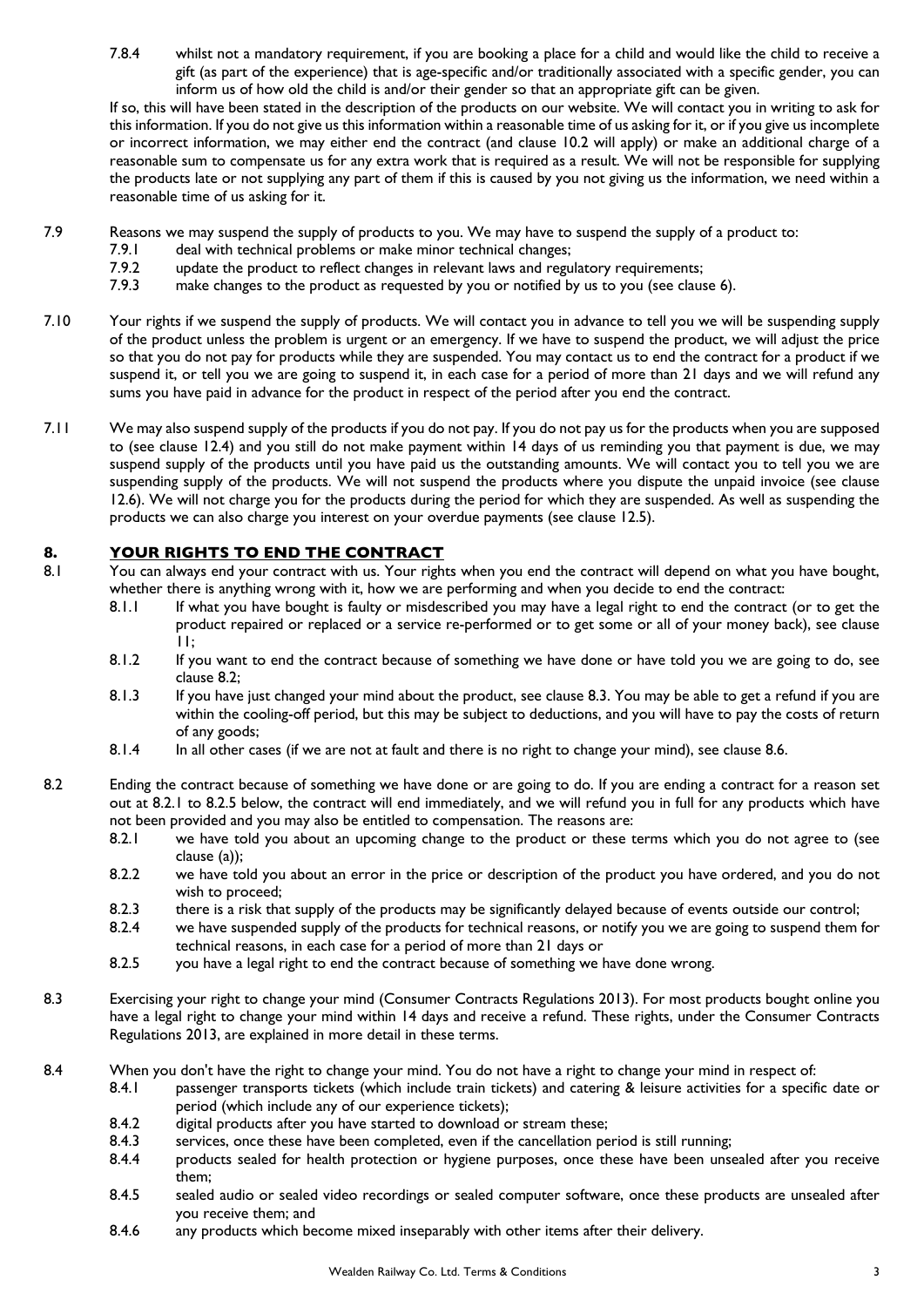- 8.5 How long do I have to change my mind? How long you have depends on what you have ordered and how it is delivered.
	- 8.5.1 Have you bought services (for example, an experience ticket for one of our events). If so, with the exception od dining train products, you have 14 days after the day we email you to confirm we accept your order. However, once we have completed the services you cannot change your mind, even if the period is still running. If you cancel after we have started the services, you must pay us for the services provided up until the time you tell us that you have changed your mind. The cut off for dining experiences is a minimum of 28-days prior to the event running, cancellations 28-days or less prior to the experience will not be entitled to a refund but we may try to sell the experience to another person or persons. There are no refund entitlements any for no-show customers or late comers, our train services operate on time and visitors must arrive in good time for the experience they are booked on.
	- 8.5.2 Have you bought digital content for download or streaming (for example, a mobile phone app)? If so, you have 14 days after the day we email you to confirm we accept your order, or, if earlier, until you start downloading or streaming. If we delivered the digital content to you immediately, and you agreed to this when ordering, you will not have a right to change your mind.
	- 8.5.3 Have you bought goods (for example, an item from our gift shop), If so, you have 14 days after the day you (or someone you nominate) receives the goods, unless:
		- (a) Your goods are split into several deliveries over different days. In this case you have until 14 days after the day you (or someone you nominate) receives the last delivery to change your mind about the goods.
		- (b) Your goods are for regular delivery over a set period. In this case you have until 14 days after the day you (or someone you nominate) receives the first delivery of the goods.
- 8.6 Ending the contract where we are not at fault and there is no right to change your mind. Even if we are not at fault and you do not have a right to change your mind (see clause 8.1), you can still end the contract before it is completed, but you may have to pay us compensation. A contract for goods or digital content is completed when the product is delivered, downloaded, or streamed and paid for. A contract for goods is completed when the product is delivered and paid for. A contract for services is completed when we have finished providing the services and you have paid for them. If you want to end a contract before it is completed where we are not at fault and you have not changed your mind, just contact us to let us know. The contract will end immediately, and we will refund any sums paid by you for products not provided but we may deduct from that refund (or, if you have not made an advance payment, charge you) reasonable compensation for the net costs we will incur as a result of your ending the contract.

## **9. HOW TO END THE CONTRACT WITH US (INCLUDING IF YOU HAVE CHANGED YOUR MIND)**

- 9.1 Tell us you want to end the contract. To end the contract with us, please let us know by doing one of the following:
	- 9.1.1 Email. Email us at enquiries@spavalleyrailway.co.uk. Please provide your name, home address, details of the order and, where available, your phone number and email address.
	- 9.1.2 Online. Complete the form www.spavalleyrailway.co.uk on our website.
	- 9.1.3 By post. Print off the form www.spavalleyrailway.co.uk and post it to us at the address on the form. Or simply write to us at that address, including details of what you bought, when you ordered or received it and your name and address.
- 9.2 Returning products after ending the contract. If you end the contract for any reason after products have been dispatched to you or you have received them, you must return them to us. You must either return the goods in person to where you bought them, post them back to us at West Station, Nevill Terrace, Royal Tunbridge Wells, Kent, TN2 5QY or (if they are not suitable for posting) allow us to collect them from you. Please email us at enquiries@spavalleyrailway.co.uk for a return label or to arrange collection. If you are exercising your right to change your mind you must send off the goods within 14 days of telling us you wish to end the contract.
- 9.3 When we will pay the costs of return. We will pay the costs of return:
	- 9.3.1 if the products are faulty or misdescribed; or
	- 9.3.2 if you are ending the contract because we have told you of an upcoming change to the product or these terms, an error in pricing or description, a delay in delivery due to events outside our control or because you have a legal right to do so as a result of something we have done wrong; or In all other circumstances (including where you are exercising your right to change your mind) you must pay the costs of return.
- 9.4 What we charge for collection. If you are responsible for the costs of return and we are collecting the product from you, we will charge you the direct cost to us of collection. If we need to collect the product from you, we will contact you beforehand to inform you of what the cost of collection will be.
- 9.5 How we will refund you. We will refund you the price you paid for the products including delivery costs, by the method you used for payment. However, we may make deductions from the price, as described below.
- 9.6 Deductions from refunds if you are exercising your right to change your mind. If you are exercising your right to change your mind: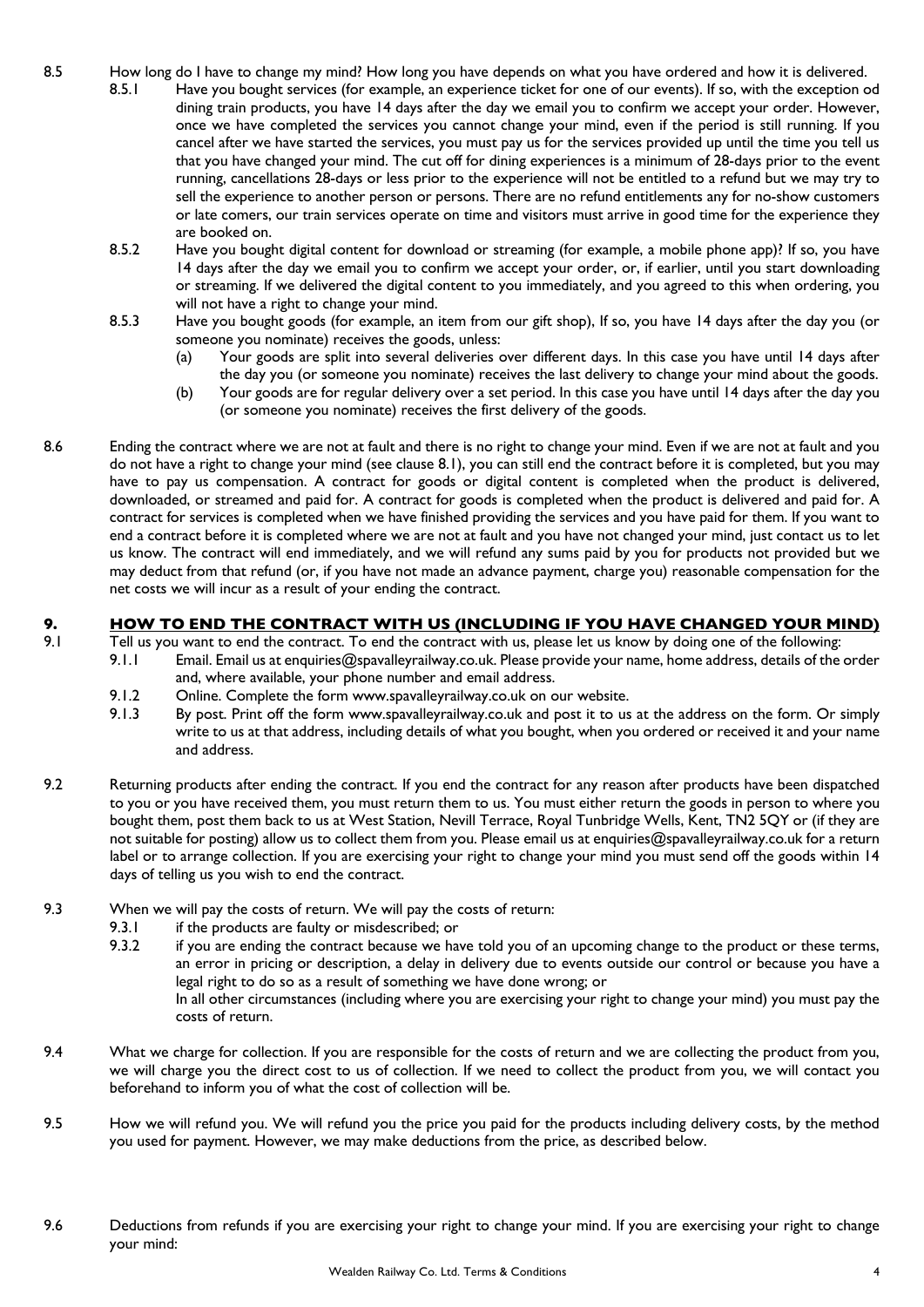- 9.6.1 We may reduce your refund of the price (excluding delivery costs) to reflect any reduction in the value of the goods, if this has been caused by your handling them in a way which would not be permitted in a shop. If we refund you the price paid before we are able to inspect the goods and later discover you have handled them in an unacceptable way, you must pay us an appropriate amount.
- 9.6.2 The maximum refund for delivery costs will be the costs of delivery by the least expensive delivery method we offer. For example, if we offer delivery of a product within 3 – 5 days at one cost but you choose to have the product delivered within 24 hours at a higher cost, then we will only refund what you would have paid for the cheaper delivery option.
- 9.6.3 Where the product is a service, we may deduct from any refund an amount for the supply of the service for the period for which it was supplied, ending with the time when you told us you had changed your mind. The amount will be in proportion to what has been supplied, in comparison with the full coverage of the contract.
- 9.7 When your refund will be made. We will make any refunds due to you as soon as possible. If you are exercising your right to change your mind then:
	- 9.7.1 If the products are goods and we have not offered to collect them, your refund will be made within 14 days from the day on which we receive the product back from you or, if earlier, the day on which you provide us with evidence that you have sent the product back to us. For information about how to return a product to us, see clause 9.2.
	- 9.7.2 In all other cases, your refund will be made within 14 days of your telling us you have changed your mind

## **10. OUR RIGHTS TO END THE CONTRACT**

- 10.1 We may end the contract if you break it. We may end the contract for a product at any time by writing to you if:
	- 10.1.1 you do not make any payment to us when it is due and you still do not make payment within 21 days of us reminding you that payment is due;
		- 10.1.2 you do not, within a reasonable time of us asking for it, provide us with information that is necessary for us to provide the products, please refer to clause 7.8 for examples of such information;
		- 10.1.3 you do not, within a reasonable time, allow us to deliver the products to you or collect them from us; or 10.1.4 you do not, within a reasonable time, allow us access to your premises to supply the services.
		- you do not, within a reasonable time, allow us access to your premises to supply the services.
- 10.2 You must compensate us if you break the contract. If we end the contract in the situations set out in clause 10.1 we will refund any money you have paid in advance for products we have not provided but we may deduct or charge you reasonable compensation for the net costs we will incur as a result of your breaking the contract.
- 10.3 We may withdraw the product. We may write to you to let you know that we are going to stop providing the product. We will let you know at least two weeks in advance of our stopping the supply of the product and will refund any sums you have paid in advance for products which will not be provided.
- 10.4 In the event of a locomotive, rolling stock or infrastructure failure or the unavailability of staff or volunteers to enable the safe operation of the Spa Valley Railway and we cannot operate trains we may end the contract. Refunds will be given for in this eventuality, however, the Spa Valley Railway cannot be held responsible for any travel, accommodation or other costs incurred and we would strongly advise persons take out a form of travel insurance.

## **11. IF THERE IS A PROBLEM WITH THE PRODUCT**

- 11.1 How to tell us about problems. If you have any questions or complaints about the product, please contact us. You can write to us at enquiries@spavalleyrailway.co.uk. Alternatively, please speak to one of our staff / volunteers.
- 11.2 Summary of your legal rights. We are under a legal duty to supply products that are in conformity with this contract. See the box below for a summary of your key legal rights in relation to the product. Nothing in these terms will affect your legal rights.

## **Summary of your key legal rights**

This is a summary of your key legal rights. These are subject to certain exceptions. For detailed information please visit the Citizens Advice website www.adviceguide.org.uk or call 03454 04 05 06.

If your product is goods, for example guidebooks, model railway items, Spa Valley Railway branded products such as cups, glassware, keyrings or souvenirs, the Consumer Rights Act 2015 says goods must be as described, fit for purpose and of satisfactory quality. During the expected lifespan of your product your legal rights entitle you to the following:

- a) Up to 30 days: if your goods are faulty, then you can get an immediate refund.
- b) Up to six months: if your goods can't be repaired or replaced, then you're entitled to a full refund, in most cases.
- c) Up to six years: if your goods do not last a reasonable length of time, you may be entitled to some money back.

If your product is digital content, for example a mobile phone app, the Consumer Rights Act 2015 says digital content must be as described, fit for purpose and of satisfactory quality:

- a) If your digital content is faulty, you're entitled to a repair or a replacement.
- b) If the fault can't be fixed, or if it hasn't been fixed within a reasonable time and without significant inconvenience, you can get some or all of your money back.
- c) If you can show the fault has damaged your device and we haven't used reasonable care and skill, you may be entitled to a repair or compensation

If your product is services, for example a train experience, the Consumer Rights Act 2015 says: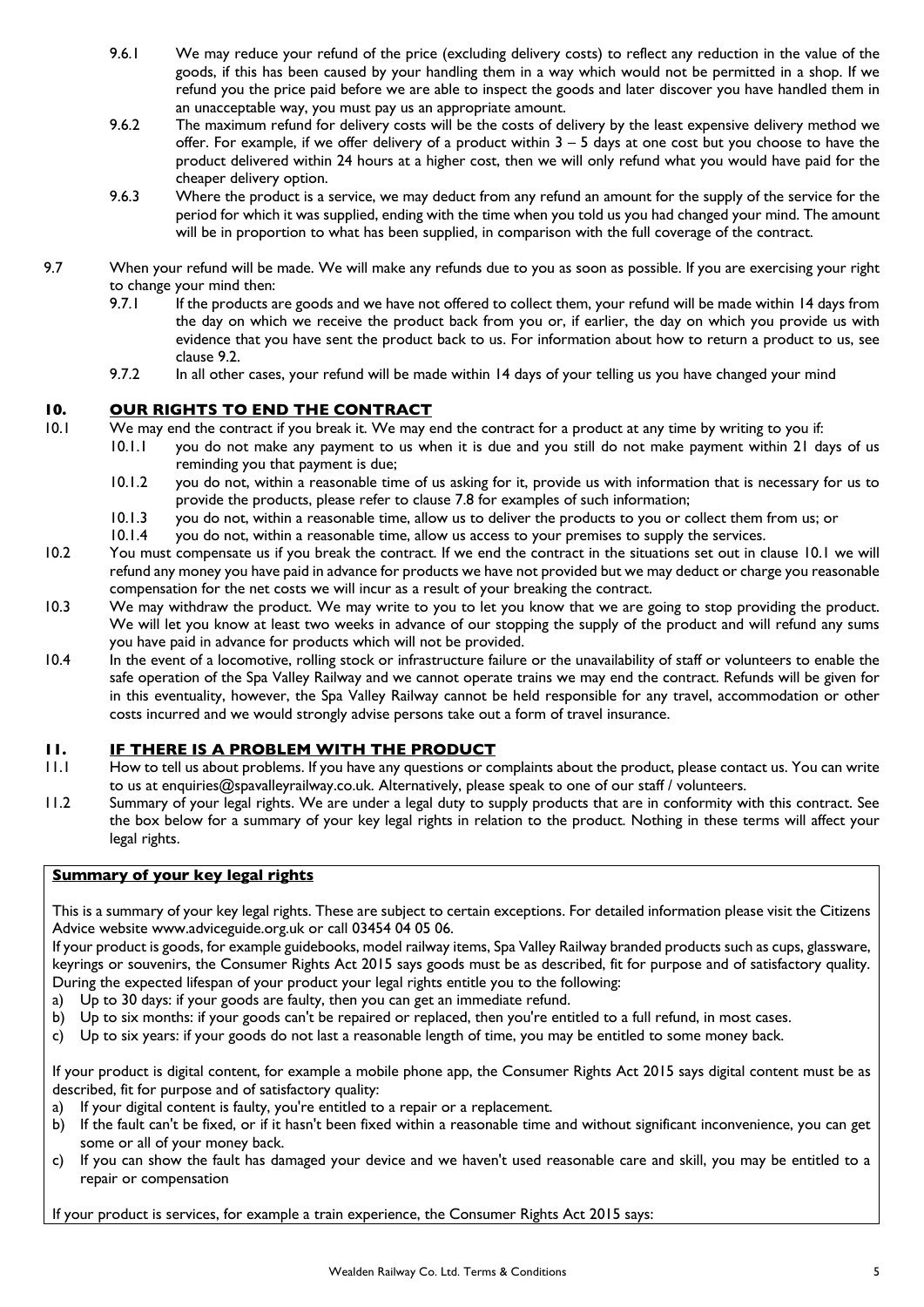- a) You can ask us to repeat or fix a service if it's not carried out with reasonable care and skill or get some money back if we can't fix it.
- b) If you haven't agreed a price beforehand, what you're asked to pay must be reasonable.

c) If you haven't agreed a time beforehand, it must be carried out within a reasonable time.

See also Exercising your right to change your mind (Consumer Contracts Regulations 2013).

11.3 Your obligation to return rejected products. If you wish to exercise your legal rights to reject products you must either return them in person to where you bought them, post them back to us or (if they are not suitable for posting) allow us to collect them from you. We will pay the costs of postage or collection. Please email us at enquiries@spavalleyrailway.co.uk for a return label or to arrange collection.

## **12. PRICE AND PAYMENT**

- 12.1 Where to find the price for the product. The price of the product (which includes VAT) will be the price indicated on the order pages when you placed your order. We take all reasonable care to ensure that the price of the product advised to you is correct. However please see clause 12.3 for what happens if we discover an error in the price of the product you order.
- 12.2 We will pass on changes in the rate of VAT. If the rate of VAT changes between your order date and the date we supply the product, we will adjust the rate of VAT that you pay, unless you have already paid for the product in full before the change in the rate of VAT takes effect.
- 12.3 What happens if we got the price wrong. It is always possible that, despite our best efforts, some of the products we sell may be incorrectly priced. We will normally check prices before accepting your order so that, where the product's correct price at your order date is less than our stated price at your order date, we will charge the lower amount. If the product's correct price at your order date is higher than the price stated to you, we will contact you for your instructions before we accept your order. If we accept and process your order where a pricing error is obvious and unmistakeable and could reasonably have been recognised by you as a mispricing, we may end the contract, refund you any sums you have paid and require the return of any goods provided to you.
- 12.4 When you must pay and how you must pay. We accept payment with all major Credit or Debit Card providers, Cash, or online Client Gateway – including but not limited to Optomany, Stripe and PayPal. When you must pay depends on what product you are buying:
	- 12.4.1 For goods, you must pay for the products before we dispatch them. We will not charge your credit or debit card until we dispatch the products to you.
	- 12.4.2 For digital content, you must pay for the products before you download them.
	- 12.4.3 For services, you must make payment of the full price of the services before we start providing them.
- 12.5 We can charge interest if you pay late. If you do not make any payment to us by the due date, we may charge interest to you on the overdue amount at the rate of 3% a year above the base lending rate of Barclays bank plc from time to time. This interest shall accrue on a daily basis from the due date until the date of actual payment of the overdue amount, whether before or after judgment. You must pay us interest together with any overdue amount.
- 12.6 What to do if you think an invoice is wrong. If you think an invoice is wrong, please contact us promptly to let us know. You will not have to pay any interest until the dispute is resolved. Once the dispute is resolved we will charge you interest on correctly invoiced sums from the original due date.

## **13. OUR RESPONSIBILITY FOR LOSS OR DAMAGE SUFFERED BY YOU**

- 13.1 We are responsible to you for foreseeable loss and damage caused by us. If we fail to comply with these terms, we are responsible for loss or damage you suffer that is a foreseeable result of our breaking this contract or our failing to use reasonable care and skill, but we are not responsible for any loss or damage that is not foreseeable. Loss or damage is foreseeable if either it is obvious that it will happen or if, at the time the contract was made, both we and you knew it might happen, for example, if you discussed it with us during the sales process.
- 13.2 We do not exclude or limit in any way our liability to you where it would be unlawful to do so. This includes liability for:
	- 13.2.1 death or personal injury caused by our negligence or the negligence of our employees, agents or subcontractors;
		- 13.2.2 fraud or fraudulent misrepresentation;
		- 13.2.3 breach of your legal rights in relation to the products as summarised at clause 11.2; and
		- 13.2.4 defective products under the Consumer Protection Act 1987
- 13.3 When we are liable for damage to your property. If we are providing services in your property, we will make good any damage to your property caused by us while doing so. However, we are not responsible for the cost of repairing any preexisting faults or damage to your property that we discover while providing the services.
- 13.4 If defective digital content which we have supplied damages a device or digital content belonging to you and this is caused by our failure to use reasonable care and skill we will either repair the damage or pay you compensation. However, we will not be liable for damage which you could have avoided by following our advice to apply an update offered to you free of charge or for damage which was caused by you failing to correctly follow installation instructions or to have in place the minimum system requirements advised by us.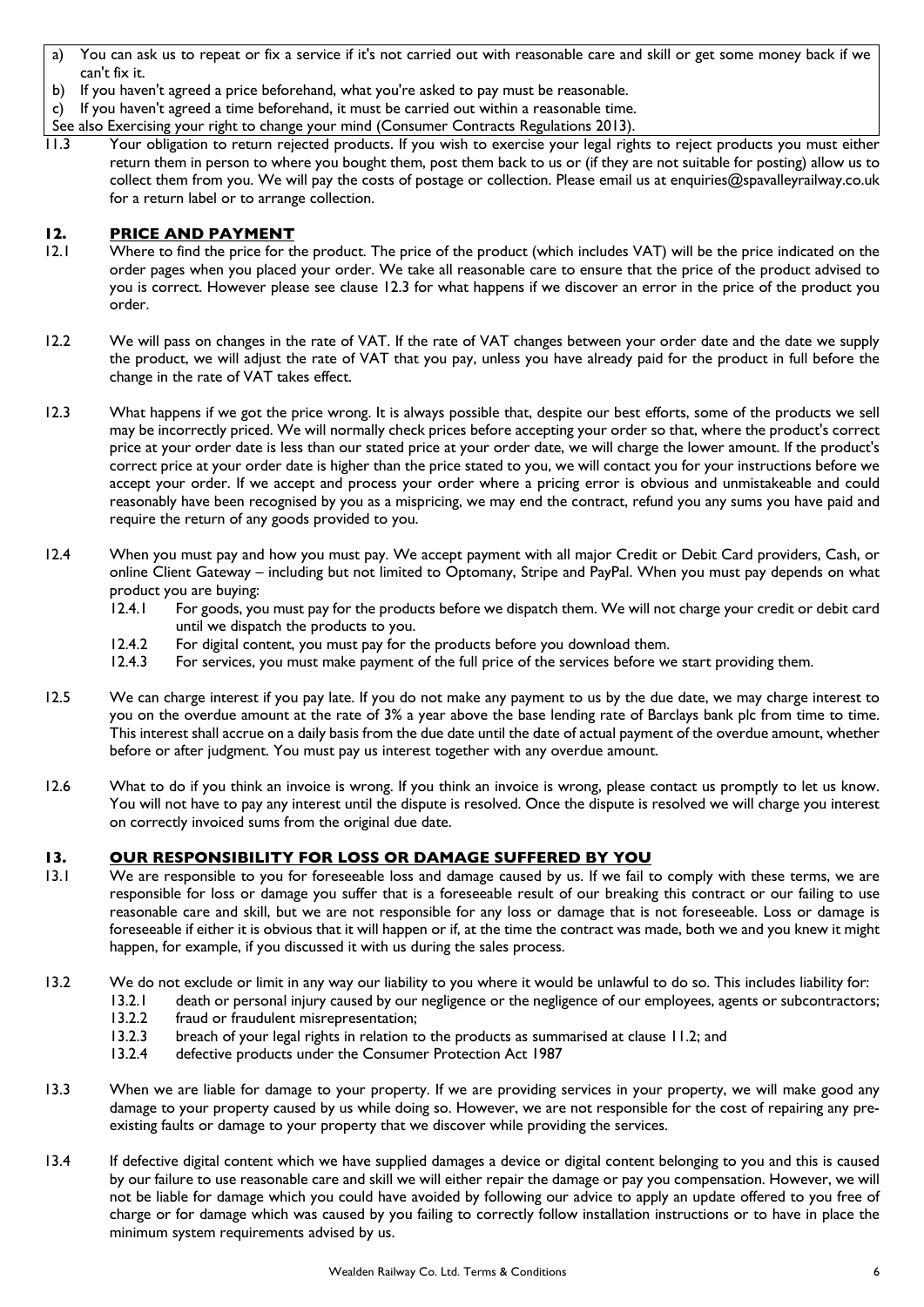13.5 We are not liable for business losses. We only supply the products for domestic and private use. If you use the products for any commercial, business or re-sale purpose we will have no liability to you for any loss of profit, loss of business, business interruption, or loss of business opportunity.

## **14. HOW WE MAY USE YOUR PERSONAL INFORMATION**

How we may use your personal information. We will only use your personal information as set out in our Privacy Policy at: https://www.spavalleyrailway.co.uk/article.php/7/privacy-policy-cookies.

## **15. OTHER IMPORTANT TERMS**

- 15.1 We may transfer this Agreement to someone else. We may transfer our rights and obligations under these terms to another organisation. We will contact you to let you know if we plan to do this. If you are unhappy with the transfer you may contact us to end the contract within 7 days of us telling you about it and we will refund you any payments you have made in advance for products not provided.
- 15.2 You need our consent to transfer your rights to someone else (except that you can always transfer our guarantee). You may only transfer your rights or your obligations under these terms to another person with our written consent. We may withhold our consent if the person(s) to whom you propose to transfer your rights or your obligations under these terms to:
	- 15.2.1 does not provide the information that we require from you at clauses 7.9 and 10.1.2 of these terms; and
	- 15.2.2 cannot supply reasonable proof that he/she/they can cover the costs of the products remaining to be provided by us to you as agreed at the outset of your matter.
- 15.3 Nobody else has any rights under this contract (except someone you pass your guarantee on to). This contract is between you and us. No other person shall have any rights to enforce any of its terms.
- 15.4 If a court finds part of this contract illegal, the rest will continue in force. Each of the paragraphs of these terms operates separately. If any court or relevant authority decides that any of them are unlawful, the remaining paragraphs will remain in full force and effect.
- 15.5 Even if we delay in enforcing this contract, we can still enforce it later. If we do not insist immediately that you do anything you are required to do under these terms, or if we delay in taking steps against you in respect of your breaking this contract, that will not mean that you do not have to do those things and it will not prevent us taking steps against you at a later date. For example, if you miss a payment and we do not chase you, but we continue to provide the products, we can still require you to make the payment at a later date.
- 15.6 Which laws apply to this contract and where you may bring legal proceedings. These terms are governed by English law, and you can bring legal proceedings in respect of the products in the English courts. If you live in Scotland, you can bring legal proceedings in respect of the products in either the Scottish or the English courts. If you live in Northern Ireland, you can bring legal proceedings in respect of the products in either the Northern Irish or the English courts.

## **16. DINING TRAIN EXPERIENCES ADDITIONAL TERMS & CONDITIONS**

- **16.1.** All our dining trains are advance booking only, we cannot accept passengers on the day.
- **16.2.** As these are immensely popular, we recommend that you book early to avoid disappointment.
- **16.3.** Our trains depart promptly, we cannot wait for latecomers.
- **16.4.** Due to the fixed seating and table layout bookings are made per complete table of two or table of four.
- **16.5.** Tables of two will be sold on a first come, first served basis, and cannot be guaranteed under any circumstances.<br>**16.6.** Bookings can only be made with full payment: this includes coach parties and private charter
- **16.6.** Bookings can only be made with full payment; this includes coach parties and private charters.<br>**16.7.** Prices include train fare and meal but exclude drinks. Drinks are available from our waiting sta
- **16.7.** Prices include train fare and meal but exclude drinks. Drinks are available from our waiting staff at additional cost.<br>**16.8.** Drinks advertised are subject to availability and may be altered on the day due to supp
- **16.8.** Drinks advertised are subject to availability and may be altered on the day due to supply issues for a suitable alternative.
- **16.9.** No discounts are available for our dining trains.
- **16.10.** For logistical reasons we reserve the right to move your party to another carriage if necessary.
- **16.11.** Only drinks purchased on board from our waiting staff may be consumed on any Spa Valley Railway dining train.
- **16.12.** Diners who wish to bring their own wine (including sparkling) or champagne will be charged corkage per bottle.
- **16.13.** Photos are for illustrative purposes only; actual product may vary.
- **16.14.** No refunds will be made for missed Dining Experiences i.e., you were late for the train or did not arrive at the Spa Valley Railway. We are not able to transfer you to a future date unless the service was cancelled by us.

## **16.15. CORKAGE PRICES:**

- **16.15.1.** £20 Wine
- **16.15.2.** *£60* Champagne or Prosecco
- **16.15.3.** £45 Wine box

#### **16.16. MENU & DIETARY REQUIREMENTS:**

**16.16.1.** All our dining trains have a fixed menu which will be available on the website for each date.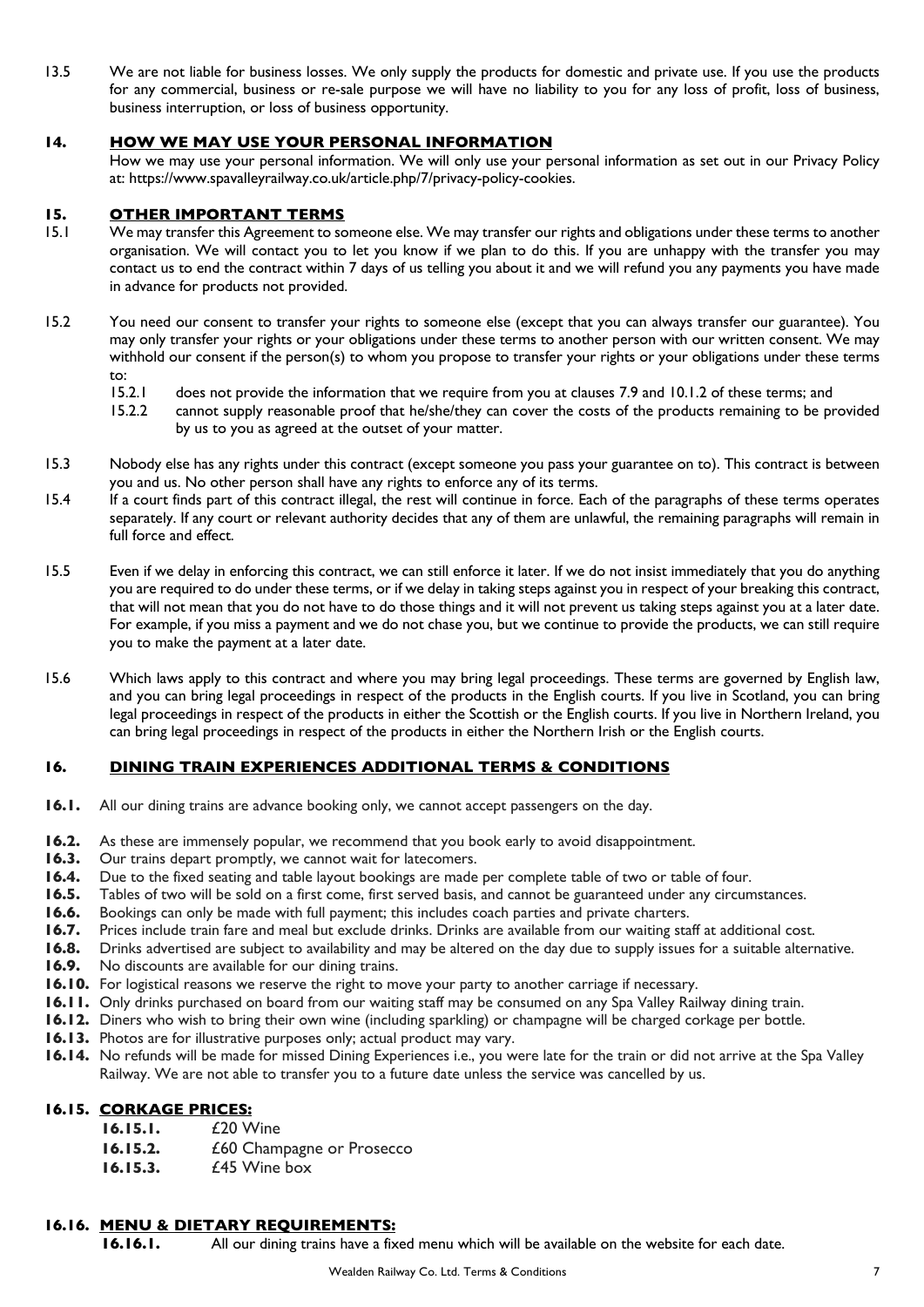- **16.16.2.** If you require the vegetarian or gluten free option, this must be ordered in advance.
- **16.16.3.** To avoid embarrassment on the day, please give details on the booking form or at least two weeks before if any member of your party has any special dietary requirements or allergies that require a different meal to be provided (which is however subject to availability and anything under two weeks we cannot guarantee to accommodate) e.g. vegan, vegetarian, gluten free, dairy free, no nuts, no red meat, no mushrooms, no shellfish, etc.
- **16.16.4.** It is impossible for us to provide an alternative to the fixed menu if we are only advised on the day.
- **16.16.5.** We regret that it is not possible to cater for the following dietary requirements: Diabetic, Vegan, Dairy Free, Nut or any other allergies on some of our Dining Services. For details, please view the booking information for your chosen service.
- **16.16.6.** A list of allergens is available on request.

## **16.17. REFUNDS, CANCELLATIONS AND CHANGES TO BOOKINGS:**

- **16.17.1.** There is no refund available or transfer to a future date for 'no show', late running customers or passengers that go to the incorrect station or otherwise miss their booked departure for whatever reason.
- **16.17.2.** All booking alterations, no matter how minor incur a £10 admin fee.
- **16.17.3.** Cancellations notified in writing, at least four weeks before the booked date will be refunded less a £10 admin fee, the form to do so is below.
- **16.17.4.** Shorter notice cancellations are not entitled to a refund, but the Spa Valley Railway will try to re-sell the tickets.
- **16.17.5.** Cancellations must be in writing, sent to us by email, click here for our contact form.
- **16.17.6.** If you wish to make an alteration a £10 admin fee will be charged, and our Customer Service Team must be contacted with at least 4 weeks' notice.

## **16.18. WHEELCHAIR ACCESS:**

**16.18.1.** Our carriages used for dining were built in the 1960's and due to their internal dimensions physically disabled persons can only be accommodated if they are not confined to a wheelchair.

#### **16.19. TOILET FACILITIES:**

16.19.1. Our train is equipped with toilets, however, there are occasions when these facilities may not be available there are also toilets available at Tunbridge Wells West, Groombridge and Eridge.

#### **16.20. CHILDREN:**

16.20.1. High Weald Belle Sunday Luncheon, Afternoon Tea, Faulty Towers Dining Experience and Murder Mystery trains are not recommended for children under the age of 18. Under 18s are not permitted to book or travel on The Kent Gin Train or The Kent Whisky Train experiences. Fish & Chip Lunches and Suppers plus Cream Teas are available to book for children.

#### **16.21. NOTE:**

- 16.21.1. Whilst every effort is made to haul part of our dining trains with a steam locomotive and our coaches as described, there may be the need to use a heritage 1960s diesel locomotive or other carriages subject to necessity.
- 16.21.2. The Spa Valley Railway reserves the right to make such changes for whatever reason without prior notice being given.
- 16.21.3. We cannot be held responsible for any costs incurred by the visitor/passenger/customer for transport, accommodation or otherwise associated with a visit to the Spa Valley Railway in the event we are forced to close or cannot operate the train for whatever reason. We strongly recommend persons take out a form of appropriate travel insurance if this is a concern to them.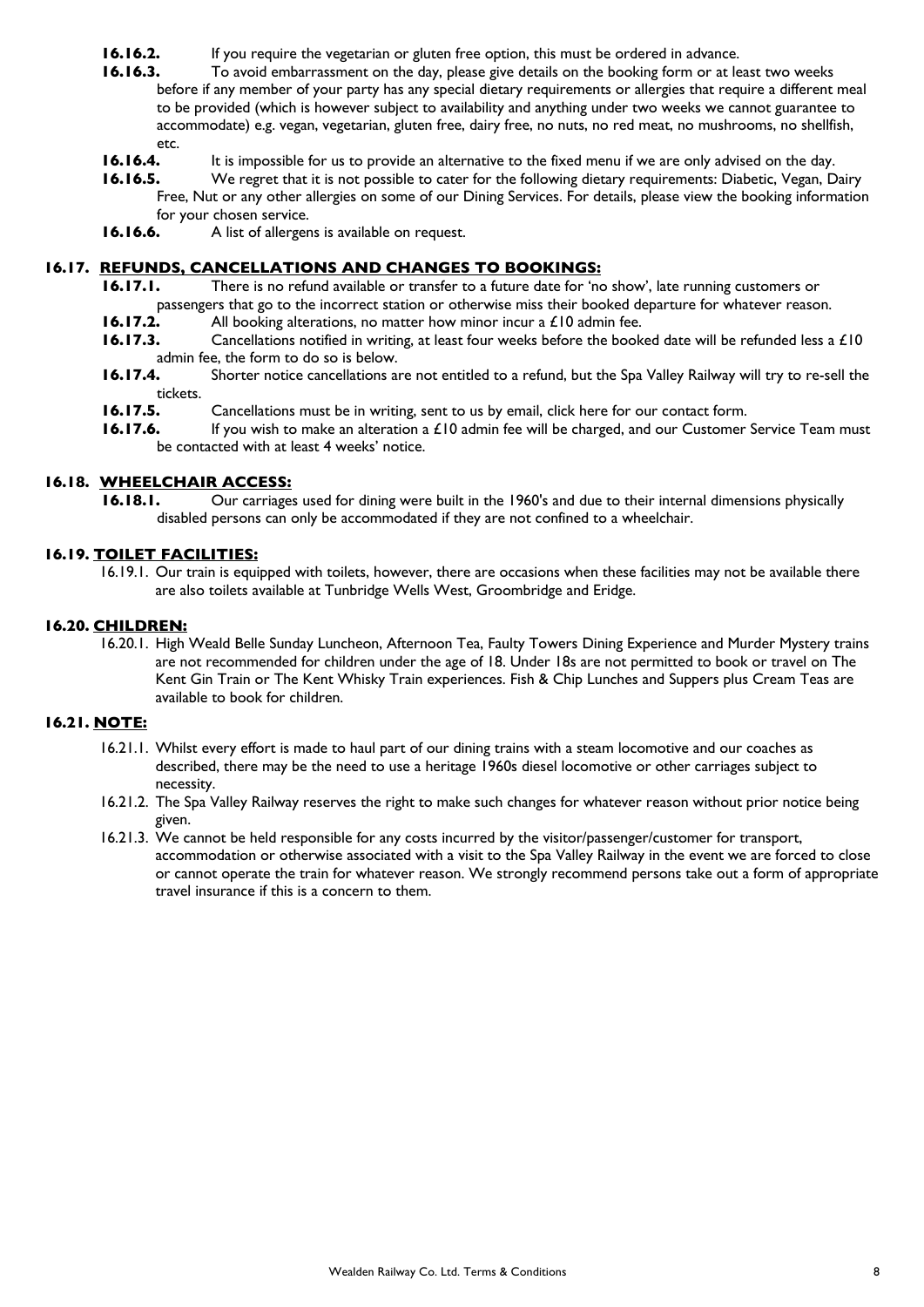## **SCHEDULE 1 Cancellation Form**

(Complete and return this form only if you wish to withdraw from the contract)

To: Wealden Railway Company Limited t/a Spa Valley Railway (with registered company number 01936470) whose registered office is at West Station, Nevill Terrace, Tunbridge Wells, Kent, TN2 5QY. Email: enquiries@spavalleyrailway.co.uk

I/We  $\lceil * \rceil$  hereby give notice that I/We  $\lceil * \rceil$  cancel my/our  $\lceil * \rceil$  contract of sale of the following goods [\*]/for the supply of the Ordered on [\*]/received on [\*],

Name of consumer(s):

Address of consumer(s):

Signature of consumer(s) (only if this form is notified on paper):

………………………………………..

Date:

[\*] Delete as appropriate

following service [\*],